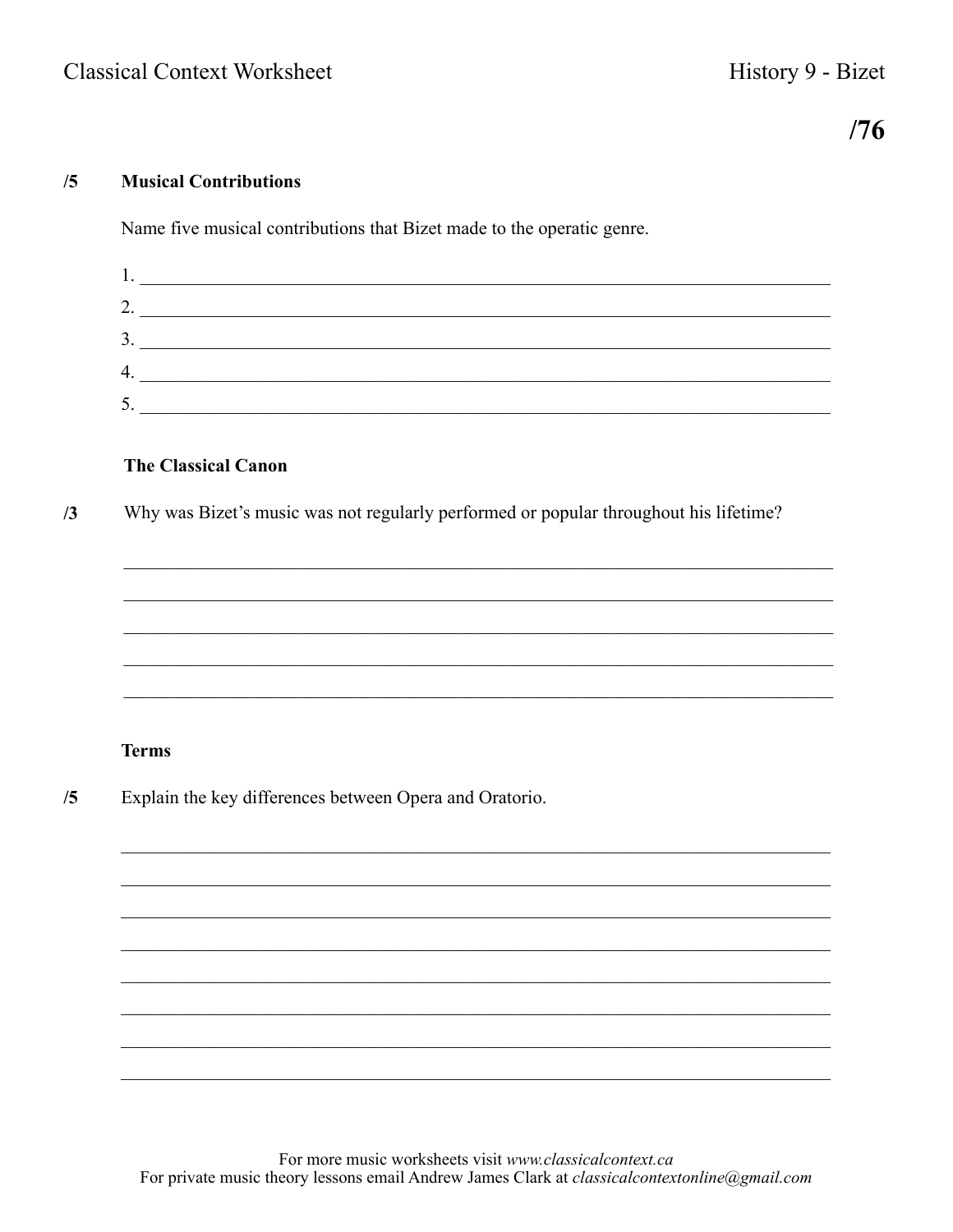|  |  | <b>Classical Context Worksheet</b> |
|--|--|------------------------------------|
|--|--|------------------------------------|

# $/20$ **Carmen's Four Acts** Summarize the plot of Carmen's Act 1. Summarize the plot of Carmen's Act 2. Summarize the plot of Carmen's Act 3. Summarize the plot of Carmen's Act 4.

For more music worksheets visit www.classicalcontext.ca For private music theory lessons email Andrew James Clark at classicalcontextonline@gmail.com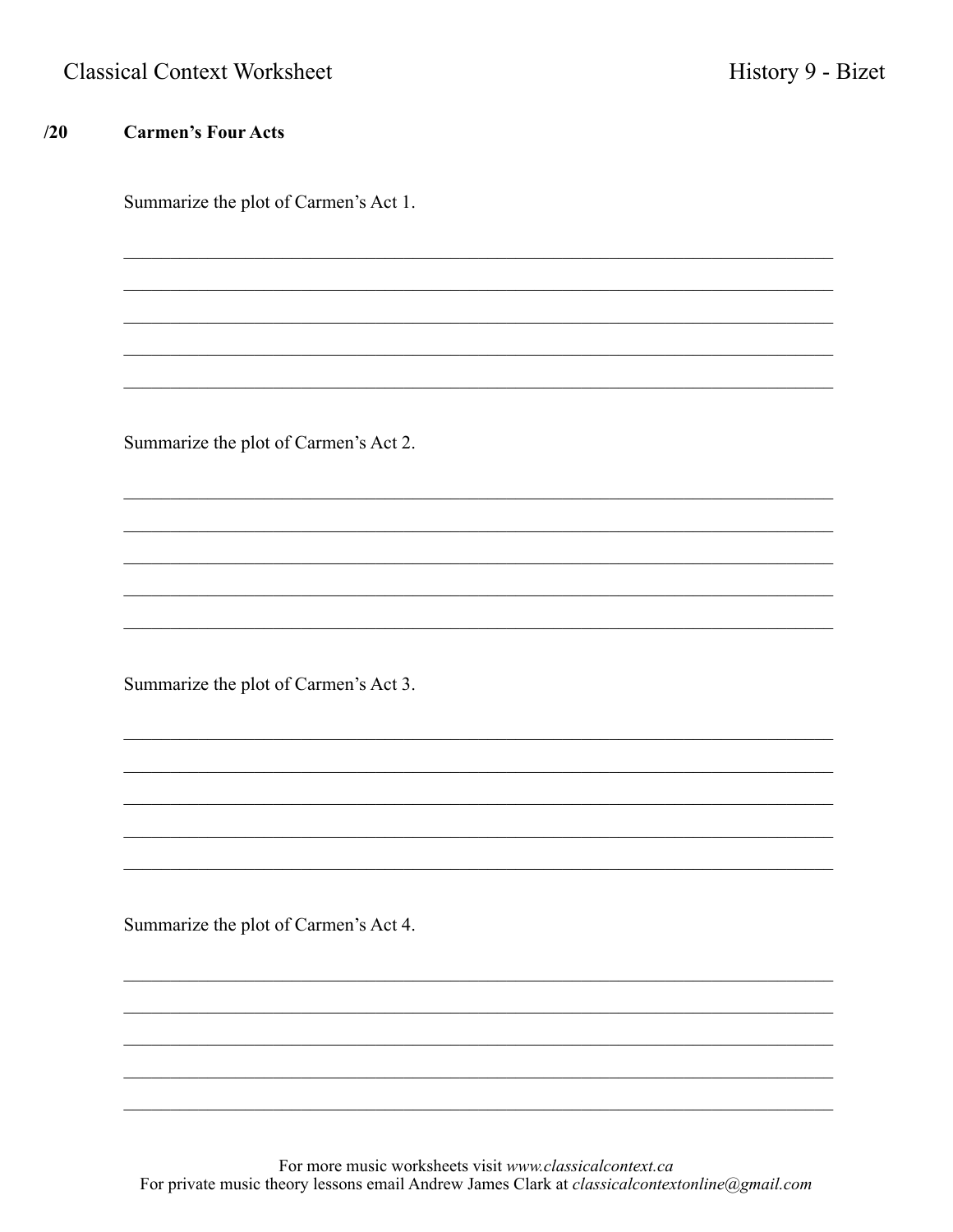## $/10$ **Carmen's Aria**

Name two examples of exoticism in Carmen's Aria.

What scale does Bizet use to represent Carmen's sensual qualities in vocal part? What characteristics of this scale make it sound "seductive"?

## $/10$ **Toreador Song**

What rhythmic device does Bizet incorporate to enhance Escamillo's Toreadore Song?

Describe the musical and narrative significance of Carmen echoing Frasquita and Mercedes vocal part on the word "l'amour" near the end of the Toreadore Song.

For more music worksheets visit www.classicalcontext.ca For private music theory lessons email Andrew James Clark at *classicalcontextonline@gmail.com*